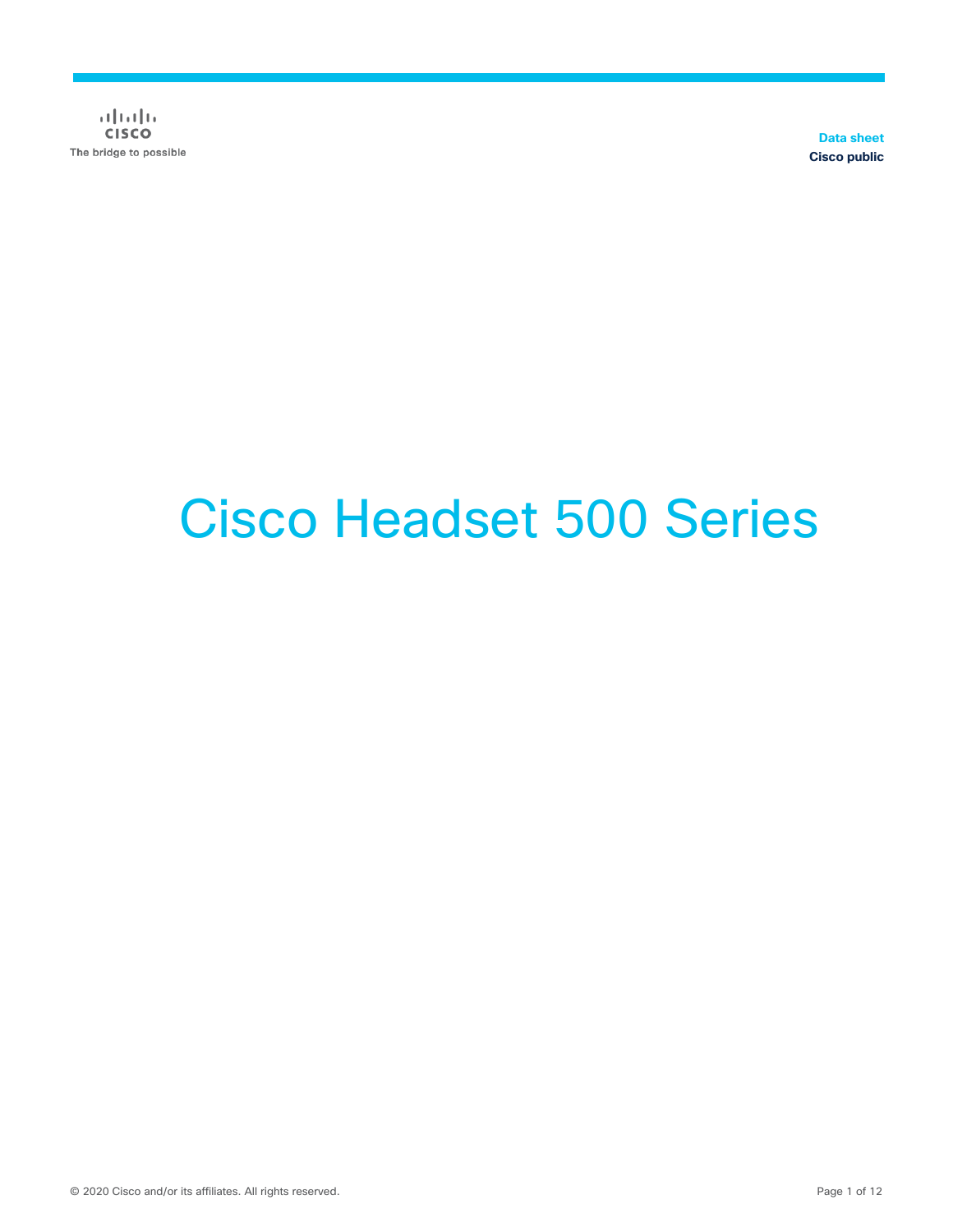## **Contents**

| <b>Product overview</b>            | 3              |
|------------------------------------|----------------|
| <b>Features and benefits</b>       | $\overline{4}$ |
| Compatibility                      | 8              |
| <b>Product specifications</b>      | 8              |
| Ordering information               | 9              |
| Warranty information               | 11             |
| Cisco environmental sustainability | 11             |
| <b>Cisco Capital</b>               | 11             |
| For more information               | 11             |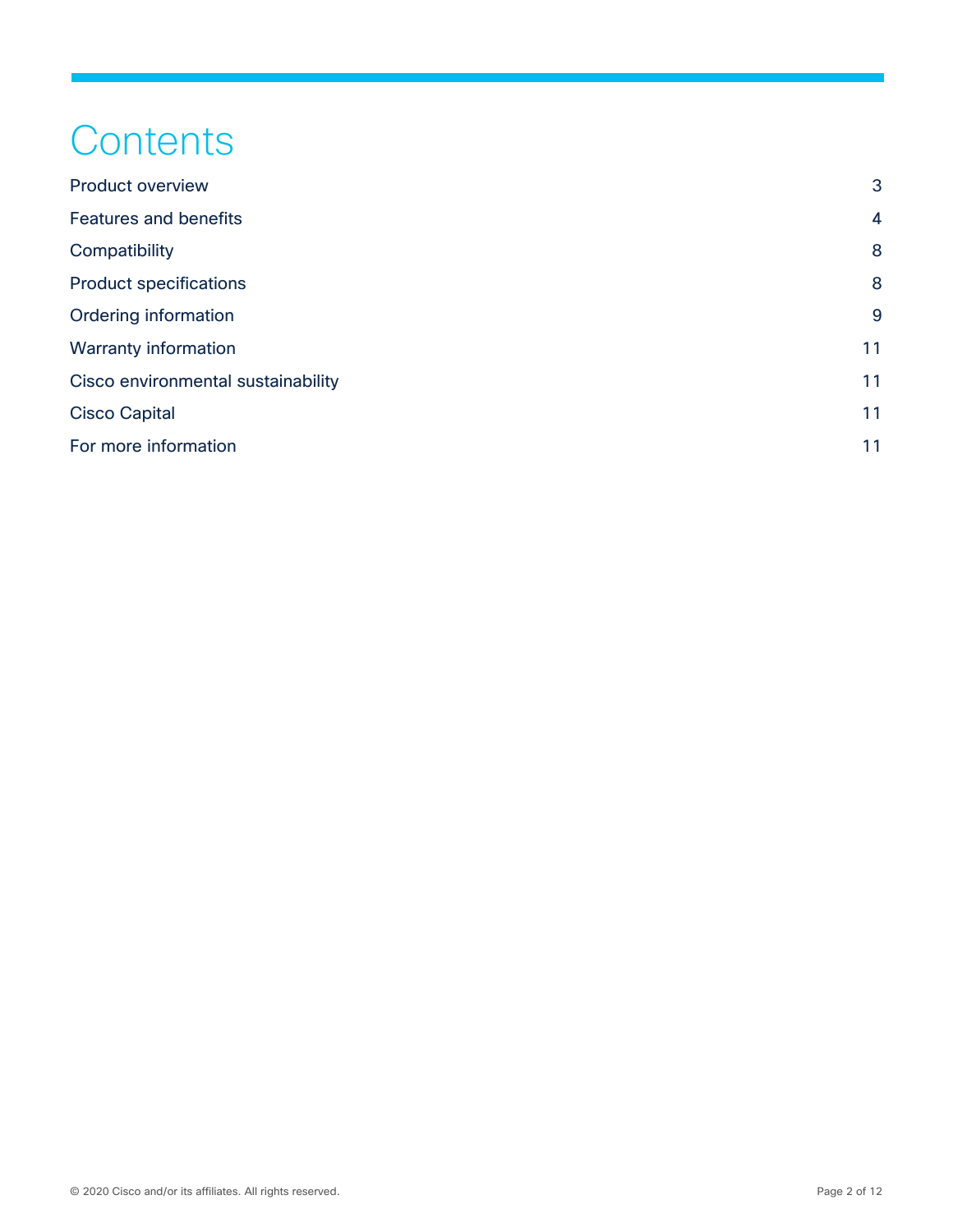

The Cisco Headset 500 Series is a professional range of wired and wireless headsets optimized for Cisco IP phones, soft clients, and desktop video devices.

The 500 Series are headsets designed for workers in open work spaces to stay connected and productive in any environment. They feature vibrant audio, powerful noise isolation, exceptional comfort, and easy administration.

### <span id="page-2-0"></span>Product overview

The Cisco® Headset 500 Series delivers surprisingly vibrant sound for open workspaces. Users can stay focused in noisy environments with rich sound, exceptional comfort, and proven reliability. The 500 Series offers a lightweight form factor that is comfortable to wear, even for an entire workday. It's designed for workers who spend a lot of time wearing headsets for voice communications and listening to music.

The Headset 500 Series offers:

- Lightweight comfort that is ideal for extended wear
- Premium sound in a sleek form factor great for music and voice communications
- Powerful noise isolation with unidirectional microphones that are designed to hone in on the user's voice and simultaneously minimize background noise
- Easy, intuitive user configuration experience when used with Cisco IP phones\* and Cisco Jabber\*
- Extended Digital Enhanced Cordless Telecommunications (DECT) range (300+ feet) with wireless models
- Flexible options for connecting to devices: various models support USB, RJ, 3.5 mm, DECT, and Bluetooth connections
- Proven reliability and integrations for Cisco IP phones, Cisco Webex Desk Series, and Cisco soft clients
- Easy device management for enterprise customer, including remote firmware upgrade, remote configuration management, inventory management, diagnostics and metrics when used with compatible Cisco IP phone, Cisco Jabber and Cisco Unified Communications Manager and Webex Control Hub.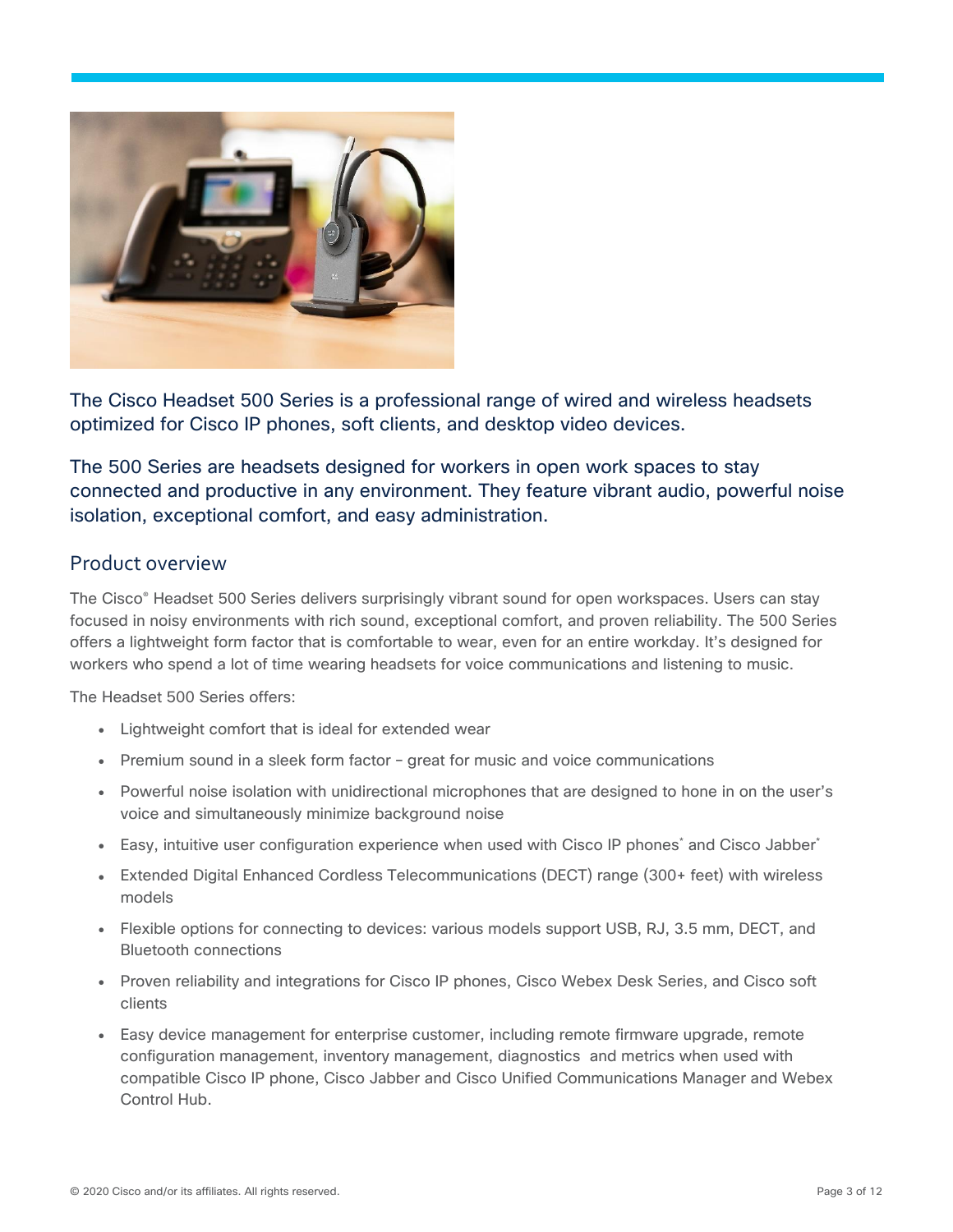• Easy device management from cloud, including always latest firmware, inventory management, analytics and diagnostics when used with latest Cisco Webex Desk pro, Cisco Webex Teams and Cisco Webex Meetings desktop app and Webex Control Hub.

Use the Cisco Headset 500 Series with the optional USB headset adapter for enhanced experiences, including with automatic software upgrades, in-call presence indicator, and audio customizations which allow you to adjust how you hear others and how they hear you.

### <span id="page-3-0"></span>Features and benefits

| Table 1.<br>Features and benefits for Cisco Headset 500 Series |  |
|----------------------------------------------------------------|--|
|----------------------------------------------------------------|--|

| Feature                                                            | <b>Description</b>                                                                                                                                                                                                                                                                                                                                                                                                                                                                                                                                     |
|--------------------------------------------------------------------|--------------------------------------------------------------------------------------------------------------------------------------------------------------------------------------------------------------------------------------------------------------------------------------------------------------------------------------------------------------------------------------------------------------------------------------------------------------------------------------------------------------------------------------------------------|
| <b>Integrated serviceability</b>                                   | Headsets are easier to deploy, manage, and service with Cisco collaboration<br>plus headsets. Centrally manage policy, defaults, and much more when using<br>Cisco Headsets with Cisco Unified Communications Manager, Cisco Webex<br>Control Hub, and devices.                                                                                                                                                                                                                                                                                        |
| Premium audio and noise isolation                                  | The microphone is exceptional at capturing wide bandwidth sound, with little<br>signal noise and low distortion. It is composed of a high-quality electret<br>capsule and unique housing design. The capsule's orientation in the<br>microphone housing creates a short acoustic path, which provides maximum<br>acoustic sensitivity (best voice reception) and balanced noise reduction. The<br>optimized microphone capsule and housing create a clean and natural sound<br>with reduced background noise so the user's voice can be clearly heard. |
| <b>Lightweight and ergonomic design</b>                            | Built with comfort in mind, these headsets are designed to be delightful to<br>wear for extended periods of time and to reduce head fatigue. They feature<br>quality materials, including multiaxial ear cups.                                                                                                                                                                                                                                                                                                                                         |
| Advanced ear cup design                                            | Our design creates a full and rich sound that makes collaboration easier and<br>music more enjoyable. The ear cups feature efficient acoustic transducers and<br>integrations.                                                                                                                                                                                                                                                                                                                                                                         |
| Enhanced capabilities enabled by the<br><b>USB headset adapter</b> | Use this optional accessory to connect the headset to Cisco IP phones, Cisco<br>Webex Desk Series, Cisco Jabber <sup>®</sup> , Cisco Webex Teams <sup>™</sup> and Cisco Webex<br>Meetings. It offers a more enhanced experience with:<br>$\bullet$ In-call indicators: LED(s) on the ear plate<br>• Simplified call controls<br>• Customized audio                                                                                                                                                                                                     |
| <b>Test and adjust microphone</b><br>(record, playback, gain)"     | The microphone test removes the guesswork associated with tuning<br>microphone gain levels by enabling users to record themselves speaking in<br>their work environment and then playing the recordings back.                                                                                                                                                                                                                                                                                                                                          |
| Audio shaping"                                                     | This feature enables users to get the best phonic experience by shaping the<br>inbound audio.                                                                                                                                                                                                                                                                                                                                                                                                                                                          |

\* Feature requires a USB interface for headsets and a compatible Cisco IP phone and firmware, or a compatible Jabber version.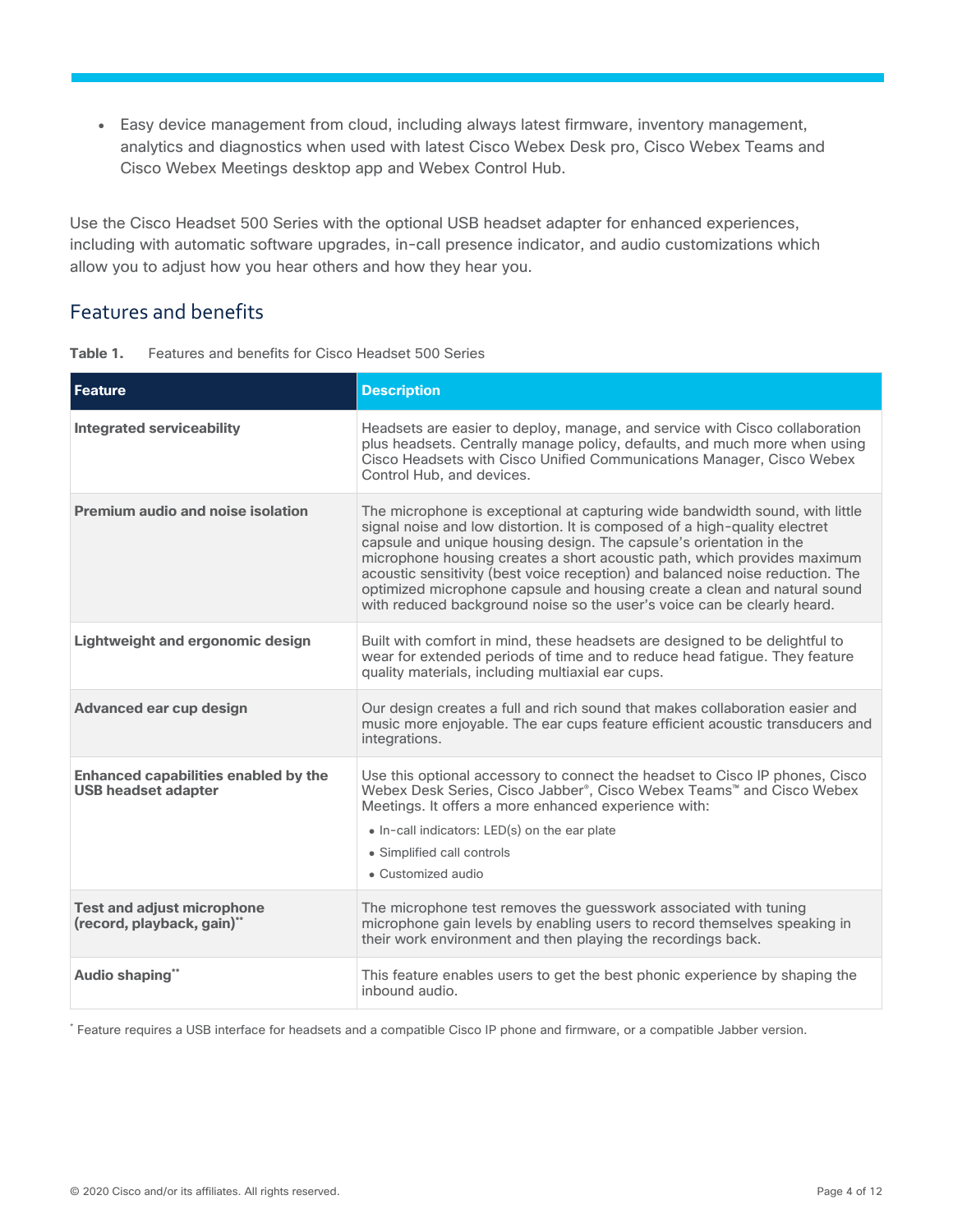

#### **Figure 1.**

Cisco Headset 521 and 522 and in-line USB adapter

| Table 2. |  |  | Features and benefits of Cisco Headset 521 and 522 |  |  |
|----------|--|--|----------------------------------------------------|--|--|
|----------|--|--|----------------------------------------------------|--|--|

| l Feature                     | <b>Description</b>                                                                                                                                                                                                                                |
|-------------------------------|---------------------------------------------------------------------------------------------------------------------------------------------------------------------------------------------------------------------------------------------------|
| <b>Power 3.5-mm connector</b> | Enables flexible headset use with standard 3.5-mm jacks on laptops, tablets, and mobile<br>phones and connects headset LEDs to power when using an in-line USB headset adapter.                                                                   |
| In-line USB adapter           | The hand-held controller connects 3.5-mm headset to USB and provides easy access to<br>key call control capabilities, including answer call, end call, reject call, hold/resume<br>(for multiple calls), mute/unmute, volume up, and volume down. |

**Note:** The Cisco Headset 521 and 522 terminate with a power 3.5-mm connector and include an in-line USB adapter.



**Figure 2.**  Cisco Headset 531, 532, and desktop USB headset adapter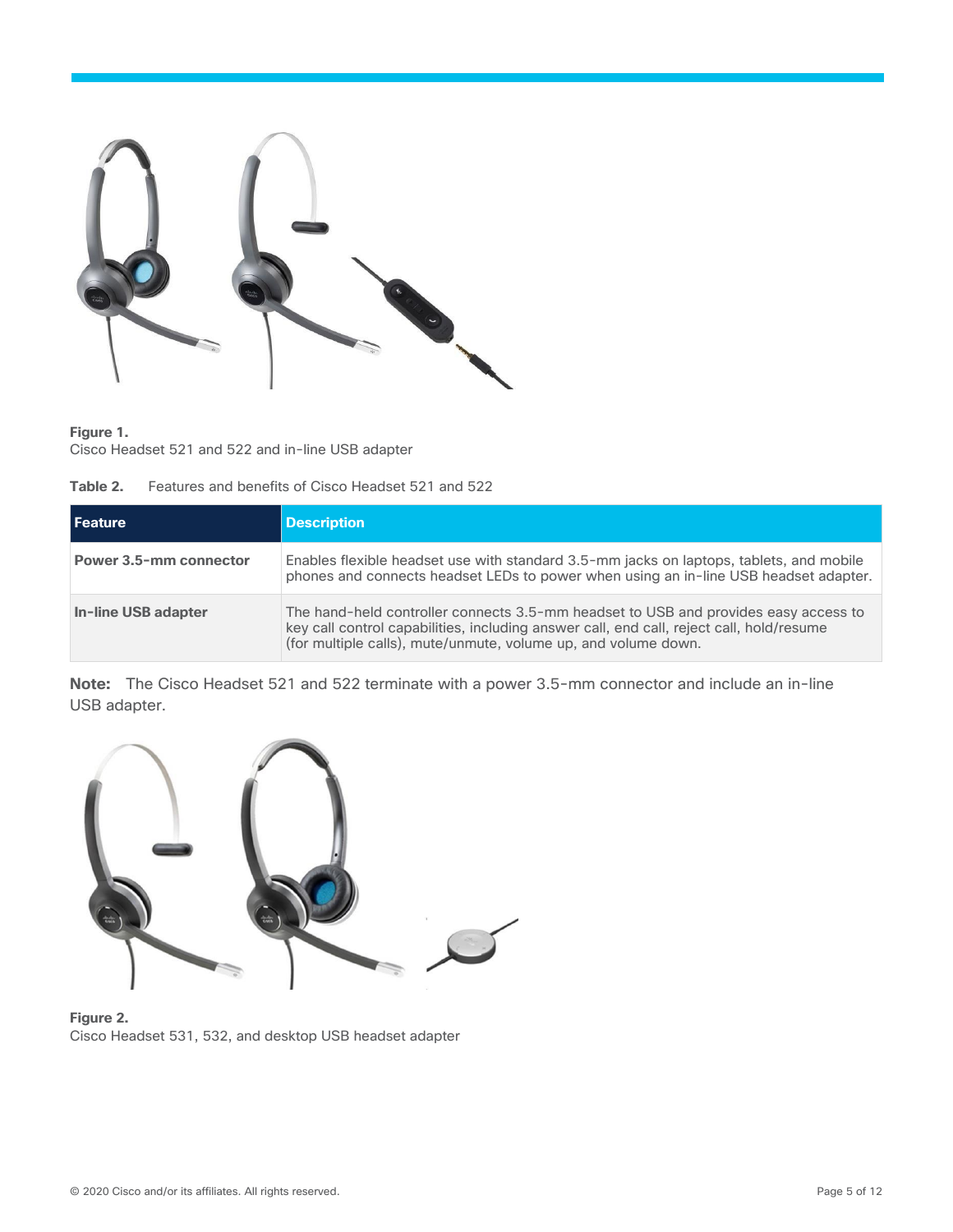**Table 3.** Features and benefits for Cisco Headset 531 and 532

| l Feature                               | <b>Description</b>                                                                                                                                                                                                         |
|-----------------------------------------|----------------------------------------------------------------------------------------------------------------------------------------------------------------------------------------------------------------------------|
| <b>Quick disconnect cabling options</b> | Easily plug and unplug the headset as needed during shift changes or breaks with<br>high-cycle quick disconnect.                                                                                                           |
| <b>Desktop USB adapter option</b>       | Connects quick disconnect to USB and provides easy access to key call control<br>capabilities, including answer call, end call, reject call, hold/resume (for multiple<br>calls), mute/unmute, volume up, and volume down. |
| <b>Quick disconnect RJ9 option</b>      | Provides the broadest range of Cisco IP phone connectivity.                                                                                                                                                                |

**Note:** The Cisco Headset 531 and 532 terminate with quick disconnect and are bundled with either a desktop USB adapter or RJ9 cabling option.





**Figure 3.**  Cisco Headset 561 and 562 with Standard Base Station

**Table 4.** Features and benefits for Cisco Headset 561 and 562 with Standard Base Station

| <b>Feature</b>                    | <b>Description</b>                                                                                                                                                                          |
|-----------------------------------|---------------------------------------------------------------------------------------------------------------------------------------------------------------------------------------------|
| <b>Enhanced mobility wireless</b> | The newest in DECT technology provides freedom to roam up to 300+ feet from<br>the base with crystal clear audio.                                                                           |
| <b>On-ear controls</b>            | Enjoy easy access to key call control capabilities, including answer call, end call,<br>reject call, hold/resume (for multiple calls), mute/unmute, volume up, and volume<br>down.          |
| <b>Full security</b>              | AES-128 encryption ensures secured communication.                                                                                                                                           |
| <b>Music mode</b>                 | Full-band audio provides premium, 48-kHz audio experience.                                                                                                                                  |
| <b>Conference/Training Mode</b>   | Pair up to three additional headsets to the same base station for easy, comfortable<br>training. Each headset will retain its own settings and will automatically be on mute<br>when added. |
| Multi-mode audio                  | Automatically provides the best available audio experience in call mode<br>(narrowband or wideband) and (wideband or full band) in music mode.                                              |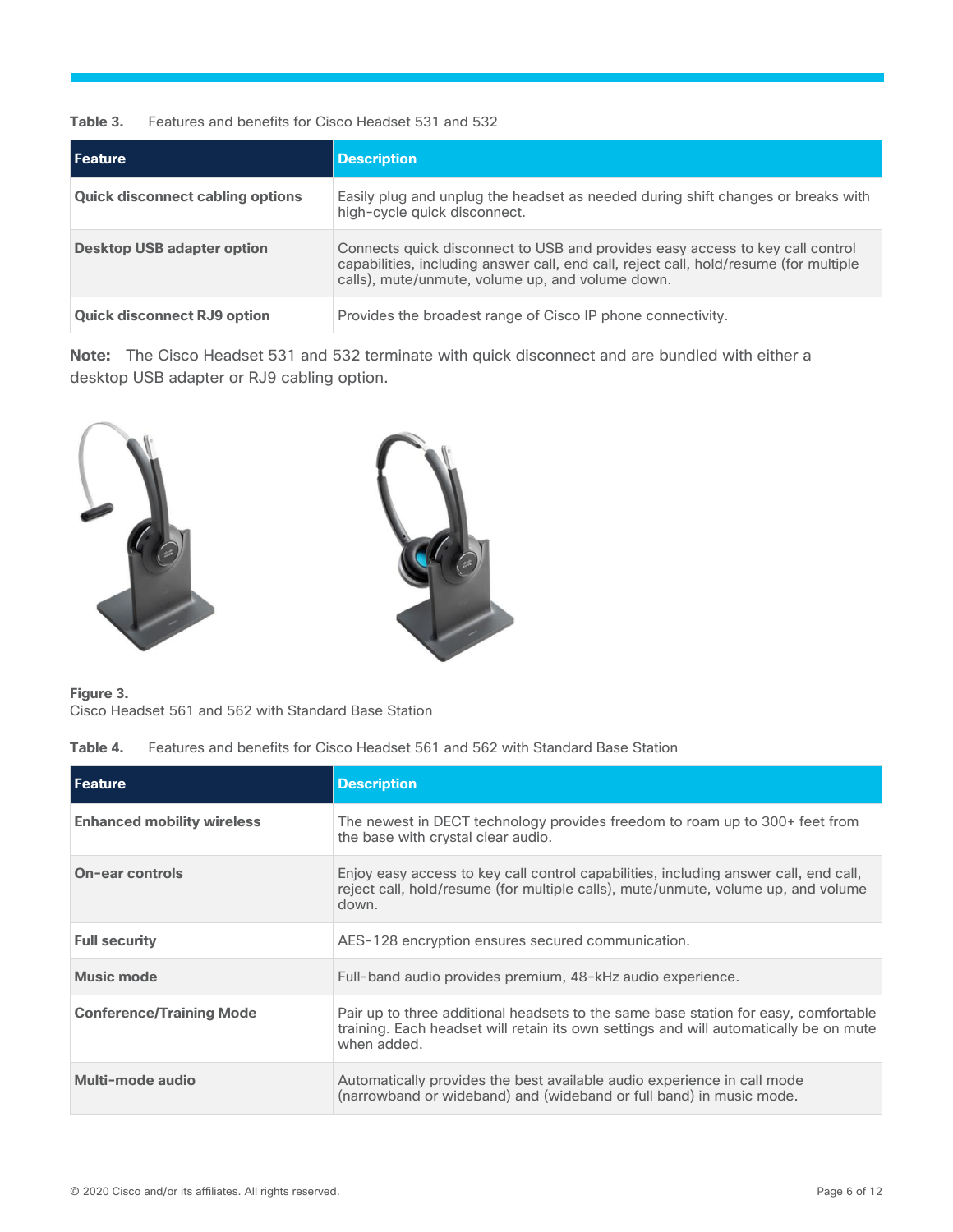| l Feature           | <b>Description</b>                                                                                                                                                                                                   |
|---------------------|----------------------------------------------------------------------------------------------------------------------------------------------------------------------------------------------------------------------|
| Auto-answer         | The headset automatically answers calls when undocked. The headset will<br>automatically end calls when docked.                                                                                                      |
| All cables included | The Standard base comes with a USB-A cable for USB connectivity and an<br>RJ9/11 Y cable for Cisco IP phone connectivity, making it easier and less<br>expensive to order Cisco headsets for use with Cisco devices. |
|                     | USB-C cables can be purchased separately for using the headset with USB-C<br>compatible devices.                                                                                                                     |



#### **Figure 4.**  Cisco Headset 561 and 562 with Multibase Station

|--|

| <b>Feature</b>                | <b>Description</b>                                                                                                                                                                                                                                                                                                              |
|-------------------------------|---------------------------------------------------------------------------------------------------------------------------------------------------------------------------------------------------------------------------------------------------------------------------------------------------------------------------------|
| <b>Standard features</b>      | All features listed in the Standard base station.                                                                                                                                                                                                                                                                               |
| <b>Multiple sources</b>       | Simultaneously connect to multiple physical and Bluetooth sources. Select a<br>connection with the source selector buttons on the base station.                                                                                                                                                                                 |
| <b>Auto-source selection</b>  | The headset can answer calls from any source with a single press of a button.<br>The Multibase station will automatically select the source with the incoming call.                                                                                                                                                             |
| <b>Bluetooth connectivity</b> | Pair Bluetooth devices to the base for convenient connectivity to mobile devices<br>and phones. The Multibase station supports four paired devices and one active<br>Bluetooth connection.                                                                                                                                      |
| All cables included           | The Multibase station comes with two USB-A cables for USB connectivity and an<br>RJ9/11 Y cable for Cisco IP phone connectivity, making it easier and less<br>expensive to order Cisco headsets for use with Cisco devices.<br>USB-C cables can be purchased separately for using the headset with USB-C<br>compatible devices. |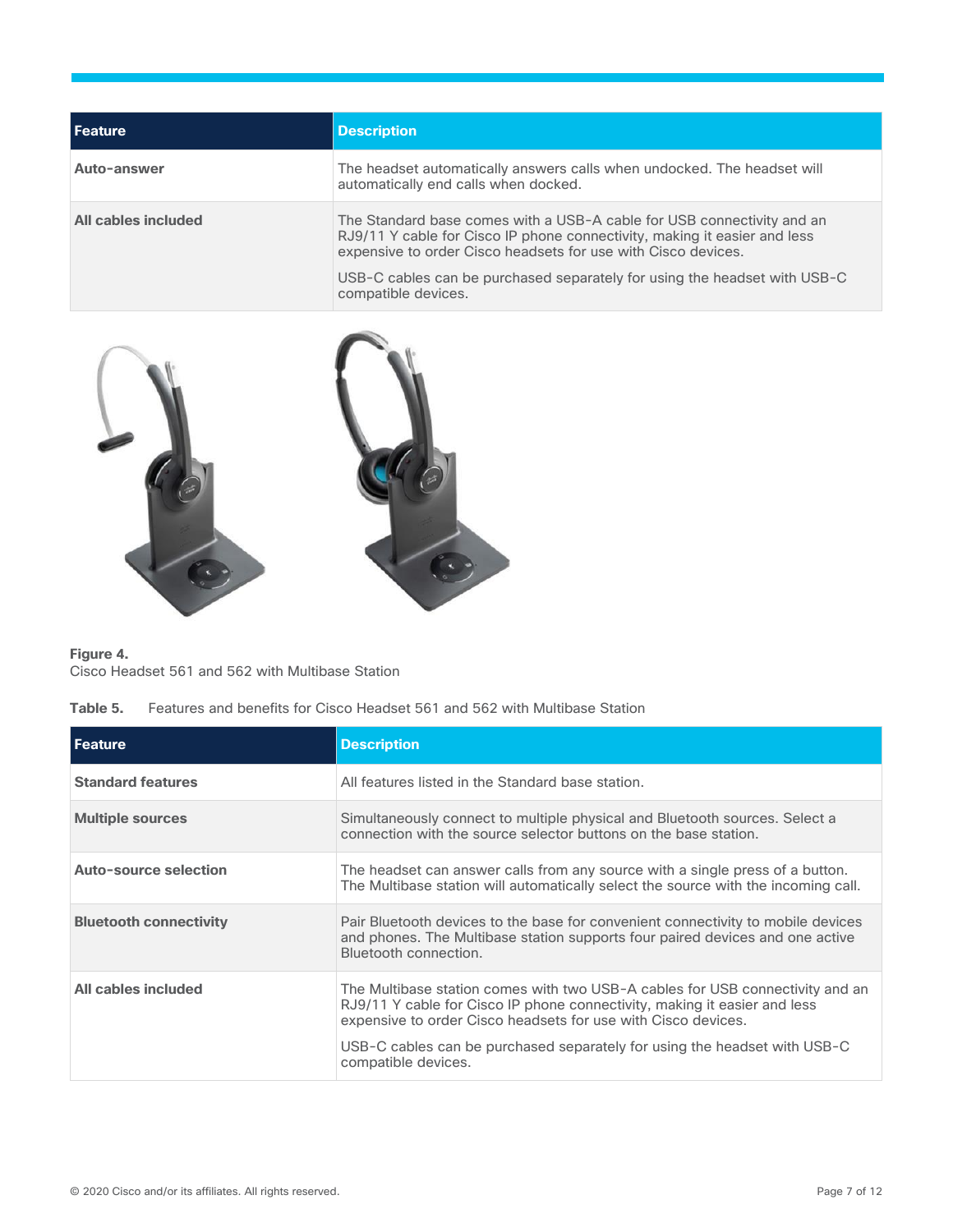### <span id="page-7-0"></span>Compatibility

For compatibility information with Cisco IP Phone, Cisco Webex Desk Series, Cisco Jabber, Cisco Webex Teams, and Cisco Webex Meetings, please refer to [Cisco Headset Compatibility Guide](https://www.cisco.com/c/en/us/td/docs/voice_ip_comm/cuipph/Headsets/Compatibility_Guide/n500_b_headset-compatibility.html) for details.

### <span id="page-7-1"></span>Product specifications

Table 6. Product specifications for the Cisco Headset 500 Series

| <b>Headset detail</b>                   |                                                                                                             |
|-----------------------------------------|-------------------------------------------------------------------------------------------------------------|
| <b>Connectivity options</b>             | PC, Mac, Cisco IP phone, DX endpoint (see Platform Support above)                                           |
| <b>Hearing protection</b>               | Yes (requires USB headset adapter or wireless base)<br>Acoustic spike protection from sounds to over 118 dB |
| Microphone type                         | Electret condenser/ECM                                                                                      |
| <b>Microphone directionality</b>        | Unidirectional                                                                                              |
| Microphone frequency response           | 150 to 6800 Hz                                                                                              |
| <b>Speaker impedance</b>                | $~100$ ohms                                                                                                 |
| <b>Earpiece bandwidth</b>               | 50 Hz to 18 kHz                                                                                             |
| <b>Maximum sound pressure</b>           | 118 db SPL(A) (requires USB adapter or wireless base)                                                       |
| In-call presence indicator on ear plate | LED on each ear plate (requires USB headset adapter or wireless base)                                       |

**Table 7.** Product specifications for Cisco Headset 561 and 562 Standard Base Station

| <b>Headset detail</b>      |                                                                                  |
|----------------------------|----------------------------------------------------------------------------------|
| <b>Wireless technology</b> | DECT 6.0 (or region-specific)                                                    |
| Range                      | Up to 100 meters (333 feet)                                                      |
| <b>Battery life</b>        | Storage: up to 200 days<br>Standby: up to 60 hours<br>Active use: up to 10 hours |
| <b>Connectivity</b>        | 1 simultaneous connection (USB or RJ9/RJ11 Y)<br>All cables included             |
| <b>Audio bandwidth</b>     | Narrowband (8 kHz)<br>Wideband (16 kHz)<br>Full band (48 kHz)                    |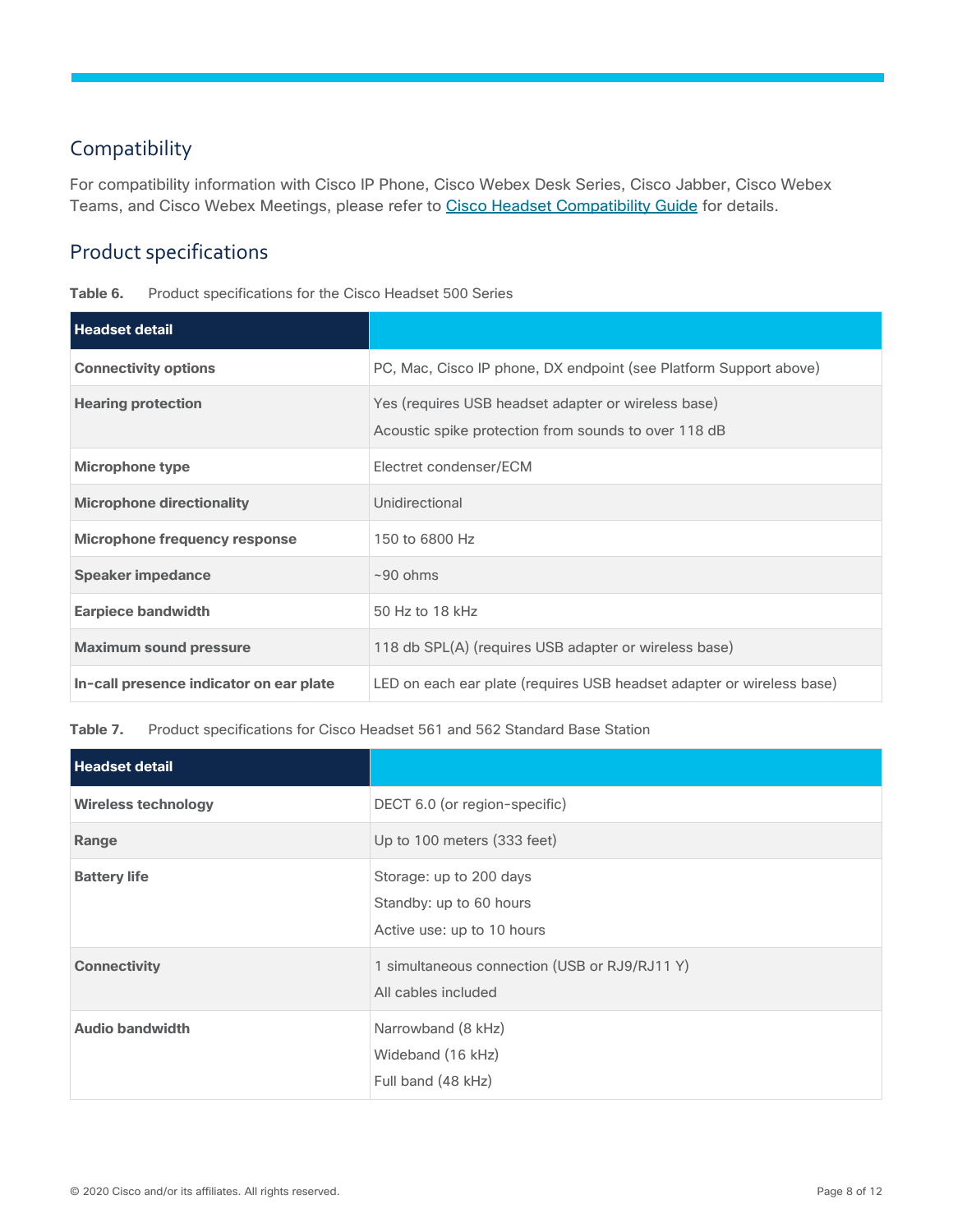### <span id="page-8-0"></span>Ordering information

The Cisco Headset 500 Series is available now. To order, visit [the Cisco Ordering Home Page.](https://www.cisco.com/c/en/us/buy.html)

| Table 8. | Ordering information for Cisco Headset 521, 522, 531, and 532 |  |  |  |  |
|----------|---------------------------------------------------------------|--|--|--|--|

| <b>Part number</b>      | <b>Product description</b>                                                     |
|-------------------------|--------------------------------------------------------------------------------|
| <b>CP-HS-W-521-USB=</b> | Cisco Headset 521 (Wired Single with 3.5mm connector and USB-A Adapter)        |
| <b>CP-HS-W-522-USB=</b> | Cisco Headset 522 (Wired Dual with 3.5mm connector and USB-A Adapter)          |
| CP-HS-W-521-USBC        | Cisco Headset 521 (Wired Single with 3.5mm connector and USB-C Adapter)        |
| CP-HS-W-522-USBC        | Cisco Headset 522 (Wired Dual with 3.5mm connector and USB-C Adapter)          |
| $CP$ -HS-W-531-RJ=      | Cisco Headset 531 (Wired Single with Quick Disconnect coiled RJ Headset Cable) |
| $CP$ -HS-W-532-RJ=      | Cisco Headset 532 (Wired Dual with Quick Disconnect coiled RJ Headset Cable)   |
| CP-HS-W-531-USBA=       | Cisco Headset 531 (Wired Single with USB-A Headset Adapter)                    |
| CP-HS-W-532-USBA=       | Cisco Headset 532 (Wired Dual with USB-A Headset Adapter)                      |
| CP-HS-W-531-USBC        | Cisco Headset 531 (Wired Single with USB-C Headset Adapter)                    |
| CP-HS-W-532-USBC        | Cisco Headset 532 (Wired Dual with USB-C Headset Adapter)                      |
| <b>CP-HS-W-USBA=</b>    | Cisco USB-A Headset Adapter (optional accessory) for 530 Series                |
| CP-HS-W-RJ=             | Cisco QD RJ Headset Cable (optional accessory) for 530 Series                  |
| CP-HS-W-5EC8=           | Cisco 8-pack Ear Pad Spare (optional accessory) for 520 and 530 Series         |
| <b>CP-HS-W-USBC</b>     | Cisco QD USB-C Headset Adapter (optional accessory) for 530 Series             |
| CP-HS-W-YQD=            | Cisco QD Y Trainer Cable (optional accessory) for 530 Series                   |

**Table 9.** Ordering information for Cisco Headset 561 and 562 with Standard Base Station

| l Part number             | <b>Product description</b>                                                                                                                                   |
|---------------------------|--------------------------------------------------------------------------------------------------------------------------------------------------------------|
| <b>CP-HS-WL-561-S-US=</b> | Cisco Headset 561 Wireless Single Headset with Standard Base Station. Frequency Band:<br>United States-Canada                                                |
| <b>CP-HS-WL-562-S-US=</b> | Cisco Headset 562 Wireless Dual Headset with Standard Base Station. Frequency Band:<br>United States-Canada                                                  |
| $CP$ -HS-WL-561-S-EU=     | Cisco Headset 561 Wireless Single Headset with Standard Base Station. Frequency Band:<br>Europe, U.K., Asia, South Africa, Hong Kong, Australia, New Zealand |
| $CP$ -HS-WL-562-S-EU=     | Cisco Headset 562 Wireless Dual Headset with Standard Base Station. Frequency Band:<br>Europe, U.K., Asia, South Africa, Hong Kong, Australia, New Zealand   |
| $CP$ -HS-WL-561-S-LA=     | Cisco Headset 561 Wireless Single Headset with Standard Base Station. Frequency Band:<br>Latin America                                                       |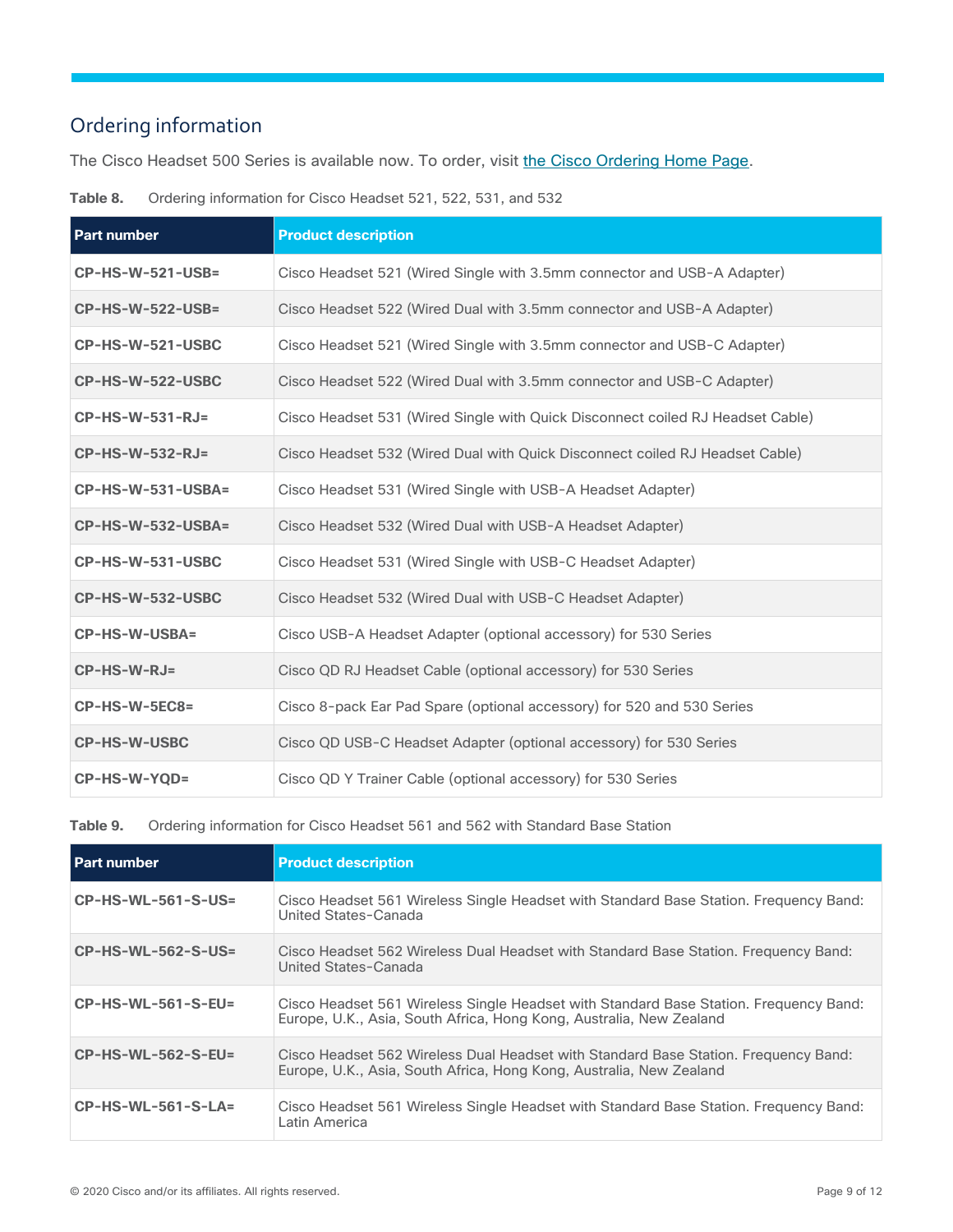| <b>Part number</b>    | <b>Product description</b>                                                                           |
|-----------------------|------------------------------------------------------------------------------------------------------|
| $CP$ -HS-WL-562-S-LA= | Cisco Headset 562 Wireless Dual Headset with Standard Base Station. Frequency Band:<br>Latin America |

**Table 10.** Ordering information for Cisco Headset 561 and 562 with Multibase Station

| <b>Part number</b>        | <b>Product description</b>                                                                                                                               |
|---------------------------|----------------------------------------------------------------------------------------------------------------------------------------------------------|
| $CP$ -HS-WL-561-M-US=     | Cisco Headset 561 Wireless Single Headset with Multibase Station. Frequency Band:<br>United States-Canada                                                |
| <b>CP-HS-WL-562-M-US=</b> | Cisco Headset 562 Wireless Dual Headset with Multibase Station. Frequency Band:<br>United States-Canada                                                  |
| $CP$ -HS-WL-561-M-EU=     | Cisco Headset 561 Wireless Single Headset with Multibase Station. Frequency Band:<br>Europe, U.K., Asia, South Africa, Hong Kong, Australia, New Zealand |
| $CP$ -HS-WL-562-M-EU=     | Cisco Headset 562 Wireless Dual Headset with Multibase Station. Frequency Band: Europe,<br>U.K., Asia, South Africa, Hong Kong, Australia, New Zealand   |
| $CP$ -HS-WL-561-M-LA=     | Cisco Headset 561 Wireless Single Headset with Multibase Station. Frequency Band:<br>Latin America                                                       |
| $CP$ -HS-WL-562-M-LA=     | Cisco Headset 562 Wireless Dual Headset with Multibase Station. Frequency Band:<br>Latin America                                                         |

**Table 11.** Ordering information for Cisco Headset 561 and 562 optional accessories

| <b>Product Number</b>     | <b>Description</b>                                                                                                                                                                          |
|---------------------------|---------------------------------------------------------------------------------------------------------------------------------------------------------------------------------------------|
| <b>CP-HS-WL-561-N-US=</b> | Cisco Headset 561 Spare Wireless Single Headset Only with No Base Station. Requires<br>Base Station. Frequency Band: United States-Canada                                                   |
| <b>CP-HS-WL-562-N-US=</b> | Cisco Headset 562 Spare Wireless Dual Headset Only with No Base Station. Requires Base<br>Station Frequency Band: United States-Canada                                                      |
| $CP$ -HS-WL-561-N-EU=     | Cisco Headset 561 Spare Wireless Single Headset Only with No Base Station. Requires<br>Base Station. Frequency Band: Europe, U.K., Asia, South Africa, Hong Kong, Australia, New<br>Zealand |
| <b>CP-HS-WL-562-N-EU=</b> | Cisco Headset 562 Spare Wireless Dual Headset Only with No Base Station. Requires Base<br>Station Frequency Band: Europe, U.K., Asia, South Africa, Hong Kong, Australia,<br>New Zealand    |
| $CP$ -HS-WL-561-N-LA=     | Cisco Headset 561 Spare Wireless Single Headset Only with No Base Station. Requires<br>Base Station. Frequency Band: Latin America                                                          |
| <b>CP-HS-WL-562-N-LA=</b> | Cisco Headset 562 Spare Wireless Dual Headset Only with No Base Station. Requires Base<br>Station Frequency Band: Latin America                                                             |
| CP-HS-WL-5EC8=            | Cisco 8-pack Ear Pad Spare (optional accessory) for 560 Series                                                                                                                              |
| <b>CP-HS-WL-USBA-C</b>    | Cisco USB-A to USB-C Spare Cable (optional accessory) for 560 Series                                                                                                                        |
| <b>CP-HS-WL-MUSB-C</b>    | Cisco Micro-USB to USB-C Spare Cable (optional accessory) for 560 Series                                                                                                                    |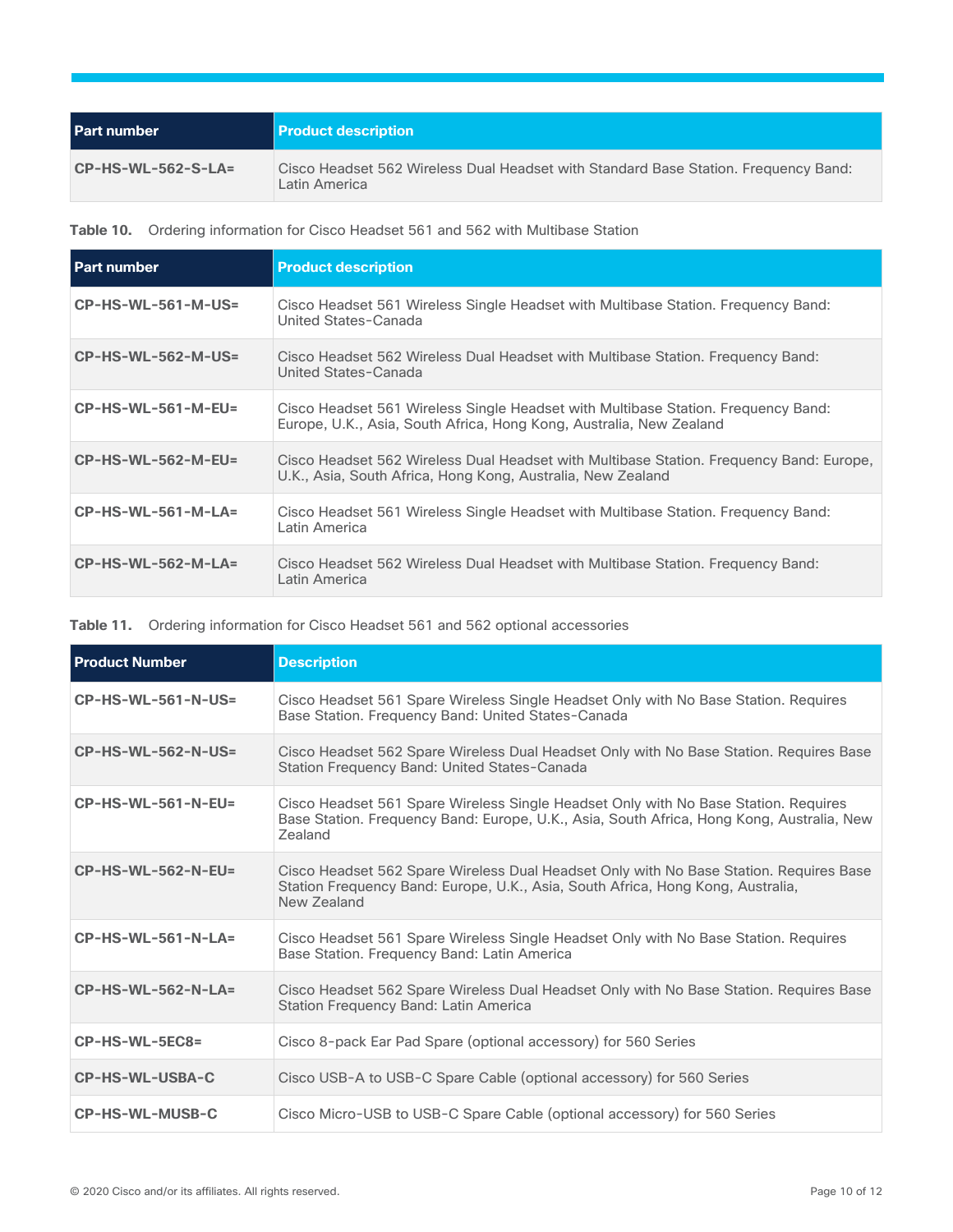| <b>Product Number</b> | <b>Description</b>                                               |
|-----------------------|------------------------------------------------------------------|
| CP-HS-WL-5ACA=        | Cisco AC Power Adapter Spare (optional accessory) for 560 Series |

### <span id="page-10-0"></span>Warranty information

The Cisco Headset 521, 522, 531, and 532 models have a two-year limited liability warranty.

The Cisco Headset 561 and 562 models have a one-year limited liability warranty.

### <span id="page-10-1"></span>Cisco environmental sustainability

Information about Cisco's environmental sustainability policies and initiatives for our products, solutions, operations, and extended operations or supply chain is provided in the "Environment Sustainability" section of Cisco's [Corporate Social Responsibility](https://www-1.compliance2product.com/c2p/getAttachment.do?code=YM6Y0yThdO6Wj1FxxYPYfUG2dtFkTeFWGpzLRO8tcURFEifUCRV403Tq2ZMWP6Ai) (CSR) Report.

Reference links to information about key environmental sustainability topics (mentioned in the "Environment Sustainability" section of the CSR Report) are provided in the following table:

| <b>Sustainability topic</b>                                                                                        | Reference        |
|--------------------------------------------------------------------------------------------------------------------|------------------|
| Information on product material content laws and regulations                                                       | <b>Materials</b> |
| Information on electronic waste laws and regulations, including products, batteries, and packaging WEEE compliance |                  |

Cisco makes the packaging data available for informational purposes only. It may not reflect the most current legal developments, and Cisco does not represent, warrant, or guarantee that it is complete, accurate, or up to date. This information is subject to change without notice.

### <span id="page-10-2"></span>Cisco Capital

### **Flexible payment solutions to help you achieve your objectives**

Cisco Capital makes it easier to get the right technology to achieve your objectives, enable business transformation and help you stay competitive. We can help you reduce the total cost of ownership, conserve capital, and accelerate growth. In more than 100 countries, our flexible payment solutions can help you acquire hardware, software, services and complementary third-party equipment in easy, predictable payments. [Learn more.](https://www.cisco.com/go/financing)

### <span id="page-10-3"></span>For more information

Amplify the headset experience with the Cisco Headset 500 Series. Enjoy a reliable experience with Cisco IP phones and soft clients.

For additional information, visit [https://www.cisco.com/go/headsets.](https://www.cisco.com/go/headsets)